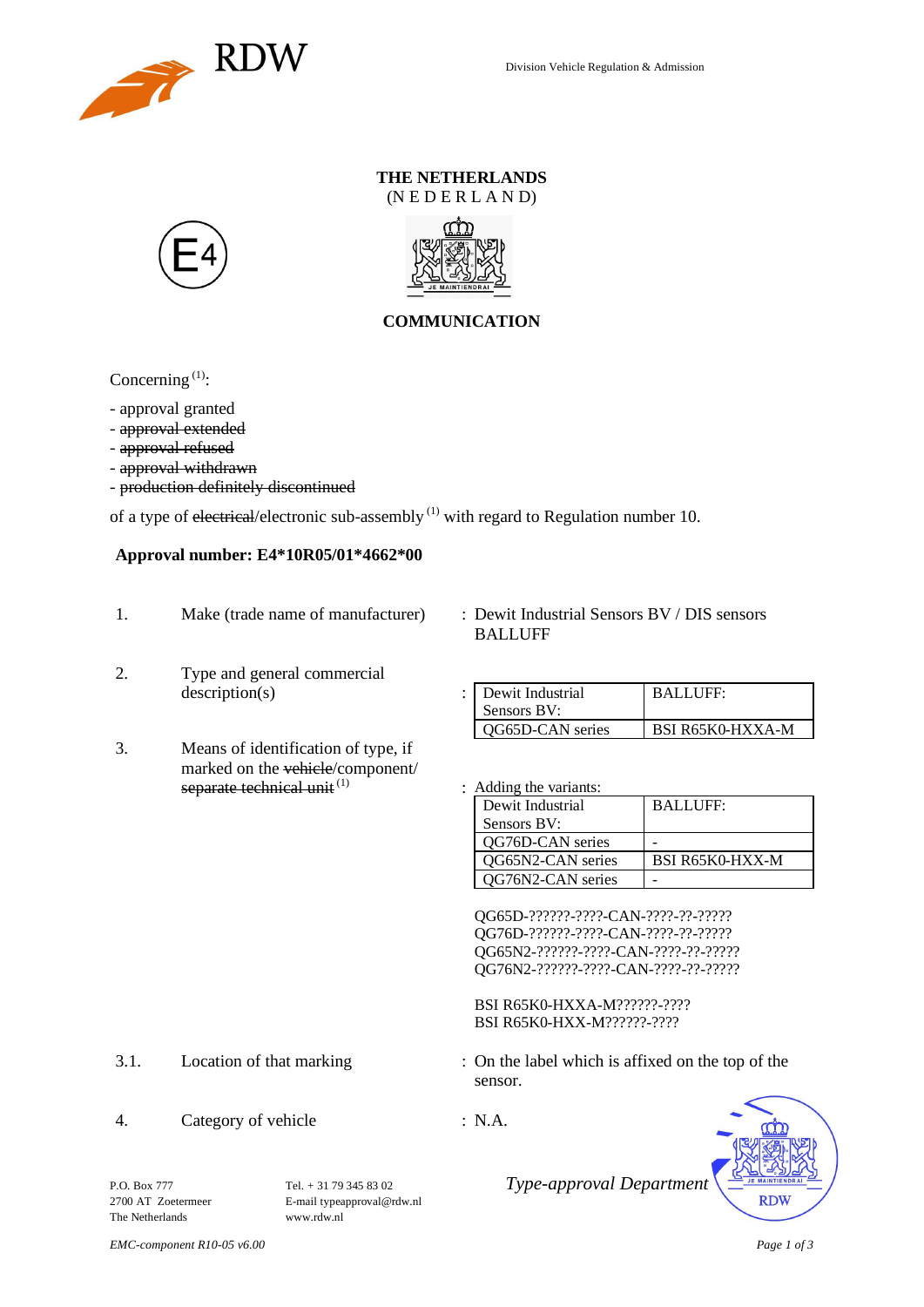# **Approval number: E4\*10R05/01\*4662\*00**

| 5.  | Name and address of manufacturer                                                                                   | : Dewit Industrial Sensors B.V.<br>Oostergracht 40<br>3763 LZ Soest<br>The Netherlands |
|-----|--------------------------------------------------------------------------------------------------------------------|----------------------------------------------------------------------------------------|
| 6.  | In the case of components and separate<br>technical units, location and method of<br>affixing of the approval mark | : Label affixed on the top of the sensor                                               |
| 7.  | Address(es) of assembly plant(s)                                                                                   | : Dewit Industrial Sensors B.V.<br>Oostergracht 40<br>3763 LZ Soest<br>The Netherlands |
| 8.  | Additional information (where<br>applicable)                                                                       | : see Appendix below                                                                   |
| 9.  | Technical service responsible for<br>carrying out the tests                                                        | : DARE!! Measurements<br>Vijzelmolenlaan 7<br>3447 GX Woerden<br>The Netherlands       |
| 10. | Date of test report                                                                                                | : 2020 November, 11                                                                    |
| 11. | Number of test report                                                                                              | : 20200617RPT03                                                                        |
| 12. | Remarks (if any)                                                                                                   | : see Appendix                                                                         |
| 13. | Place                                                                                                              | : Zoetermeer                                                                           |
| 14. | Date                                                                                                               | : 18 December 2020                                                                     |
| 15. | Signature                                                                                                          | <b>RDW</b><br>L. Vellekoop                                                             |

16. The index to the information package lodged with the approval authority, which may be obtained on request, is attached.

17. Reasons for extension : --

<sup>(1)</sup> Strike out what does not apply.